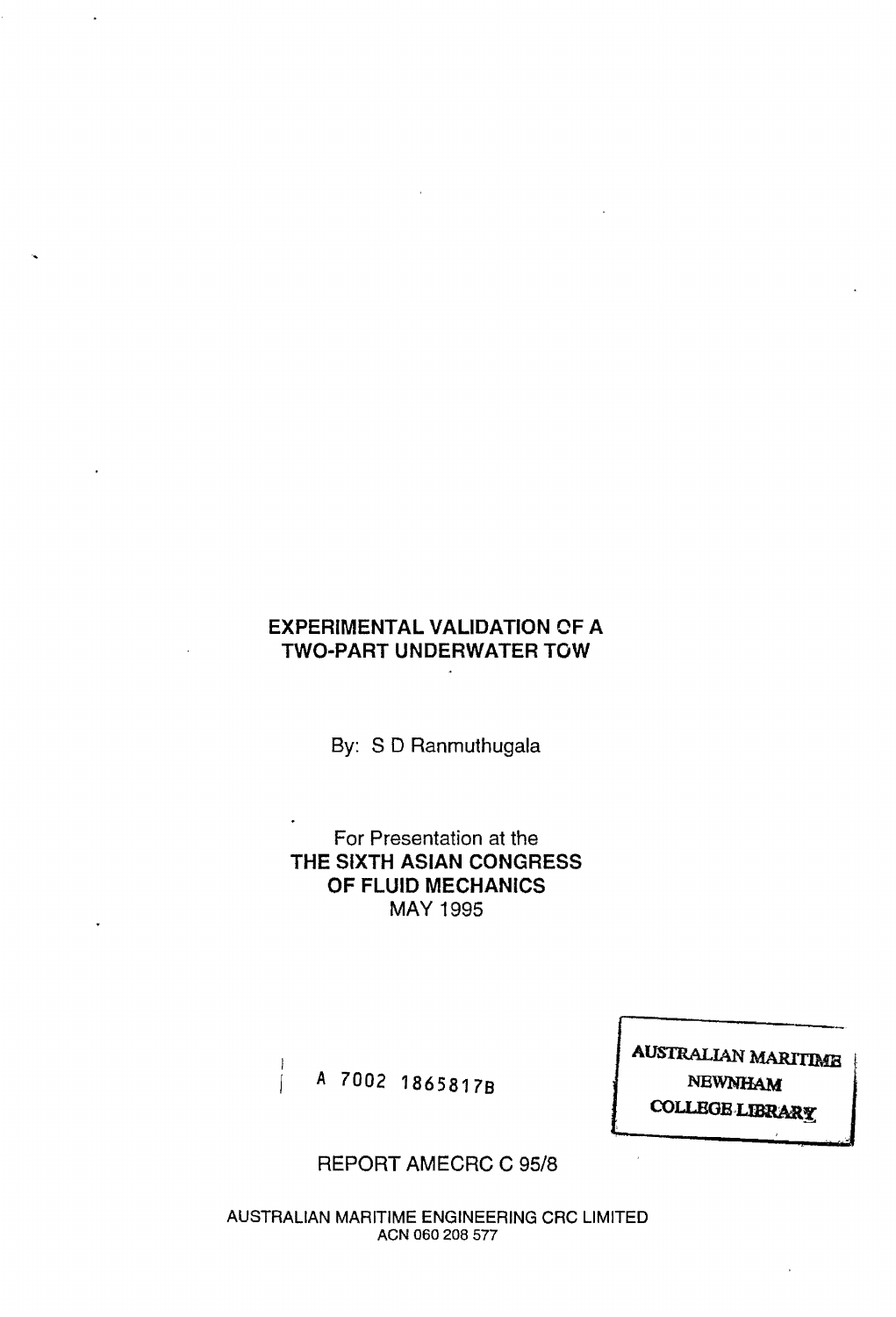### EXPERIMENTAL VALIDATION OF A TWO-PART UNDERWATER TOW

## S D Ranmuthugala -

Australian Maritime Engineering Cooperative Research Centre (AMECRC), Launceston, Tasmania, Australia,

ABSTRACT The trajectory of a submerged body being towed by a surface vessel is affected by the wave induced motion of the latter. In an effort to decouple this motion, a two-part tow contiguration has been employed. This paper briefly describes a threedimensional model of the two-part tow, where the two cables are modelled separately and dynamically interfaced. The model is validated against experimental results from scaled model tests in a circulating water channel by comparing the vertical and horizontal motions and the cable tension at the tow point.

### 1. Introduction

The instantaneous position of a submerged body (fish) being towed by a surface ship will be influenced by the unsteady wave induced motion of the surface vessel, which is transmitted to the fish along the tow cable. One method of reducing this motion is to decouple the surface vessel motion from the fish via the tow cable configuration as shown in Fig. 1.

In order to optimise the configuration, a three-dimensional computer model of the twopart tow was developed to predict the motion of the fish due to the excitation at the surface, ref.  $[1]$  &  $[2]$ . Since the attachment between the two cables can be varied along the length of the primary cable, it was decided to model the two cables separately and then to dynamically couple them at the junction. This concept allows the investigation of not only varying points of attachment, but also multiple towed bodies, ie. more than one secondary cable.

The model is validated using experimental data from scaled model tests in a circulating water channel. The experimental results presented in this paper compare favourably with the computer model results. Full scale trials are planned for the later part of 1994.

## 2. Modelling of the System

Modelling techniques for conventional towing arrangements have been presented by various authors, ref. [3]  $\&$  [4]. If the junction and the depressor coincides, then it is possible to model the system as a single cable system. If however, the attachment point between the cables is relatively high above the depressor. the above method is inadequate and it is required to model the two cables separately and to dynamically interface them at the junction. The authors have previously presented detailed descriptions of the model in ref. [1] & [2].

The modelling of the cable assumed the distributed mass of the tow cable to be represented by a series of discrete masses separated by weightless, elastic straight-line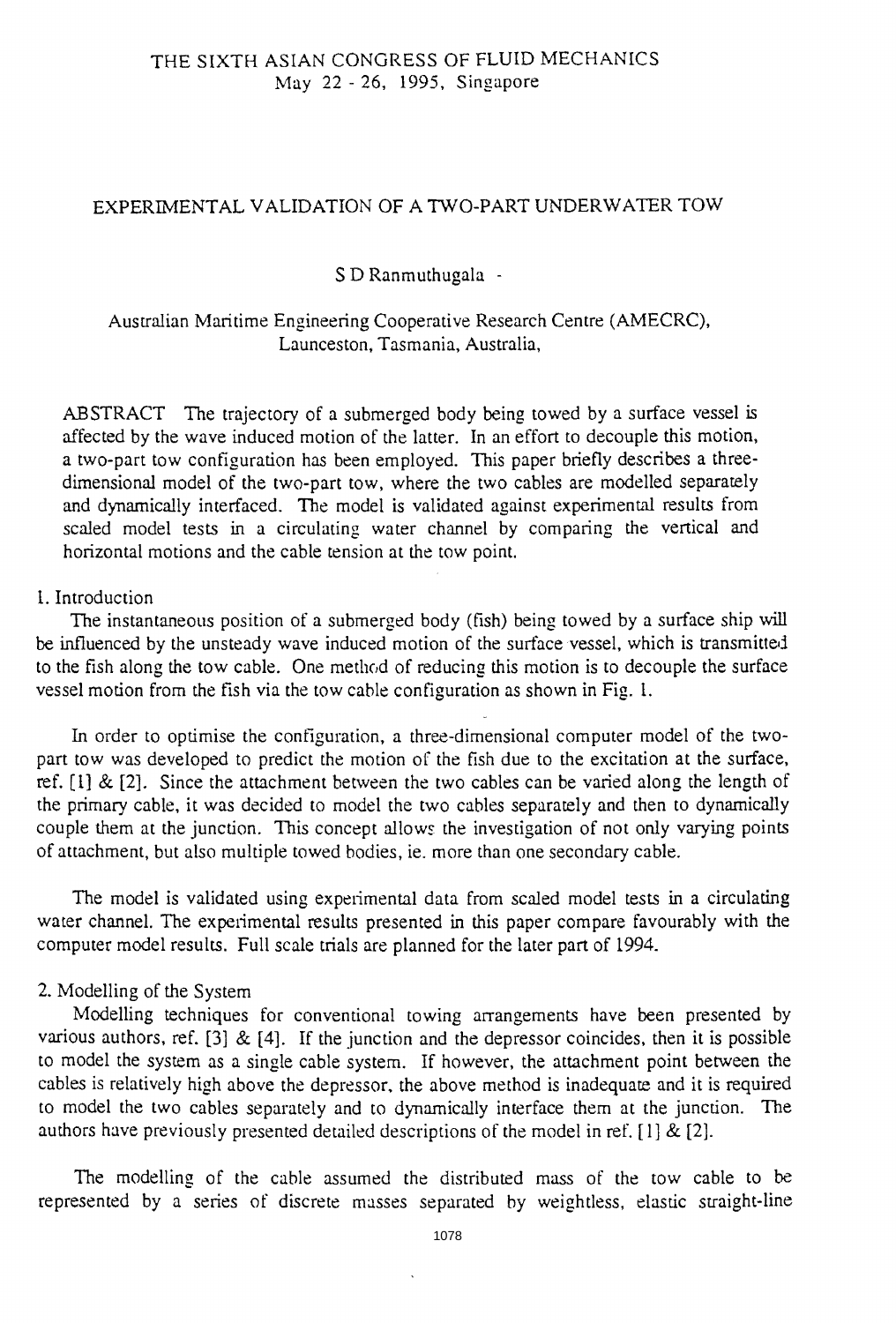segments as shown in Fig. 2. The motion of the cable can be described by applying Newton's law of motion to each node in turn. Thus for node i shown in Fig. 3,

 $[M_i]$  .  $[\ddot{u}_i]$  =  $[Fix,y,z]$  (1)

- The mass term M<sub>i</sub> will represent the mass and added mass of the node. Fix, y, z will include the tension, net weight and drag forces of the cable segment.

The relative motion between the cable and the fluid will lead to a drag force resulting in a damping effect. This drag force will have components in the tangential and normal directions to the cable axis as shown in Fig. 3. and will be proportional to the square of the relative cable velocity. Thus the local drag forces for cable segments are obtained from Morison's equation.

For the node representing the junction, the terms in eqn. (1) will includes in addition to the segments adjacent to the node, the tinal segment of the secondary cable. This will result in the matrices Mi and Fix,y,z being modified to include the physical mass, added mass, tension and . drag forces of this extra cable segment.

The depressor and the towed fish can be dynamically modelled to include their mass, added mass, drag and lift (if any). depending on their shape, mass. hydrodynamic characteristics. velocity and acceleration.

Since the quasi-static solution represents the steady state configuration of the system, it is an ideal starting point for the dynamic analysis. Due to the non-linearities of the tow cable, the quasi-static model uses the same lumped mass approach but with equations for statical equilibrium at each node (neglecting the effect due to inertia). Using the values obtained from the quasi-static model as initial values. the dynamic model is solved to the dynamic boundary conditions during each time intervaL These boundary conditions will be the path of motion of the primary cable's upper end at the surface and the equations of motion of the towed fish and depressor at the lower ends.

Numerical integration methods are used to solve. in the time domain, the non-linear differential equations describing the motion of the system. A finite difference technique is used to describe the tentative positions and velocities at the next time step from the tentative accelerations and tensions. These tentative segment tensions can then be corrected by using a Newton-Raphson iteration process. based on the constraint equation of each segment length.

Since the coordinates of a node will be a function of the adjacent tensions. the length error term will also be a function of the adjacent tensions, For a single cable system this would yield a tri-diagonal matrix which on solving yields the correction required to the segment tensions to eliminate the segment length errors. Due to the discontinuity at the junction, the matrix obtained will require some elimination steps to transform it into a true tri-diagonal matrix. See ref. (1].

Since the above method models the two cables separately, which are then dynamically interfaced. it is also possible to model tow configurations having multiple secondary cables.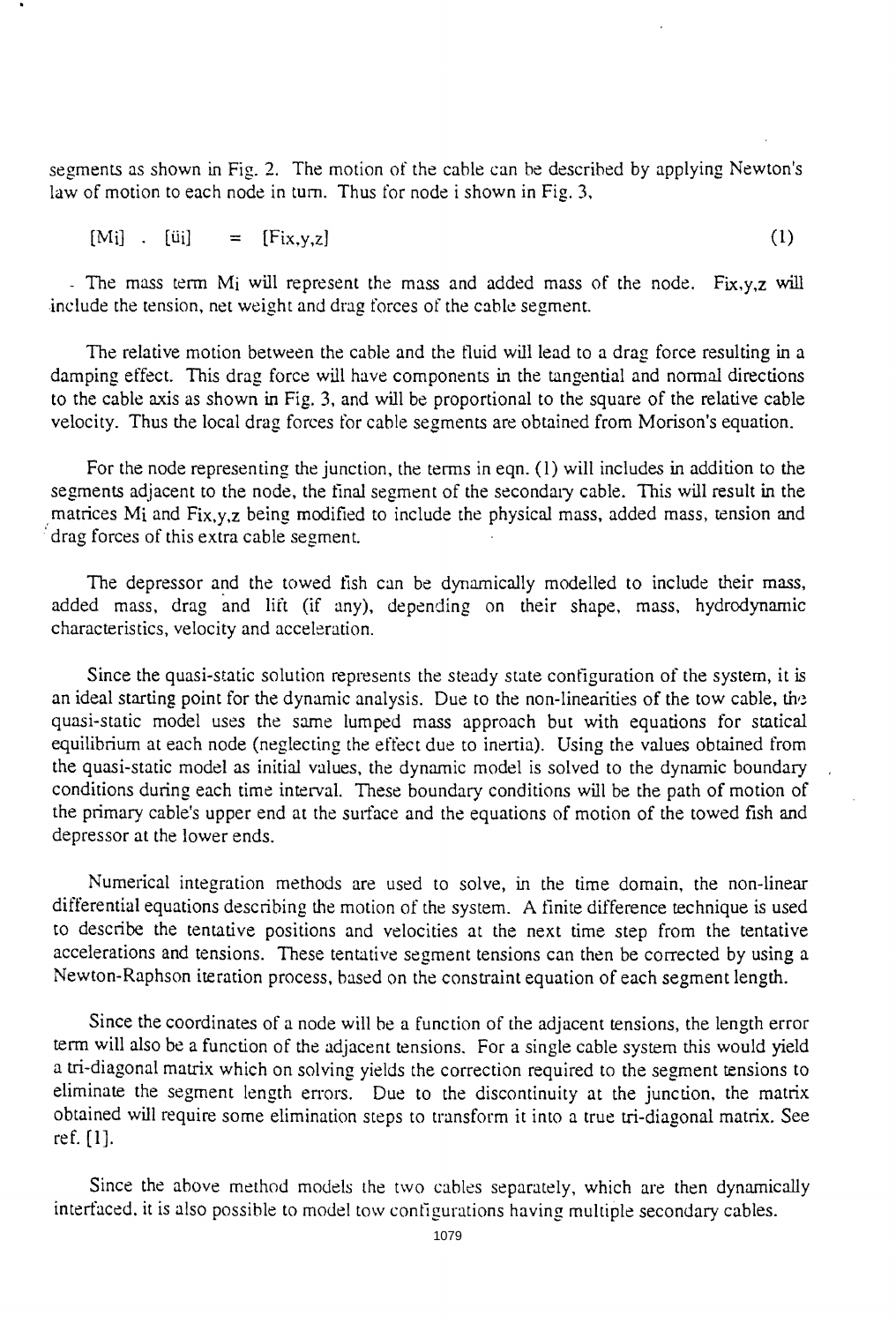#### 3. Experimental Validation

The validation is divided into two stages consisting first of scaled model tests in a circulating water channel followed by full scale trials. The fonner has been carried out at the Flume Tank at the Australian Maritime College. The experimental set up is shown in Fig. 4.

The scaled model of the cylindrical towed fish was built with provision to make it neutrally buoyant and to float upright (Fig. 5). Two depressor types were used. The first was a simple sphere of sufficient net weight, while the second was a tish with positive net weight and an inverted hydrofoil to give negative lift.

The excitation at the top was carried out using an elliptical exciter. It consists of a slidercrank mechanism providing a variety of excitations such as heave, surge, sway and a combination of any two of the above.

The resulting motion of the depressor and the fish was recorded on video through an observation window on the side and an observation float above. This enabled the recording of both vertical and horizontal motions including rotational motion. The upper tension was periodically recorded via a load cell at the tow point.

#### 4. Results and Conclusion

A selection of results from the numerical model and the experiments are presented in Fig. 6-8. These consist of predicted and actual values for the fish and depressor displacements and the tow point tension. From these results, it is seen that there is good agreement between the experimental and predicted values. The tension predicted by the model had to be filtered in order to reduce the high frequency component due to discretization.

By comparing results from tests using the two-part and conventional tows for similar conditions, it was evident that the former reduced the transmission of surface motion. The response also varied depending on the position of the junction. The results also indicated that the sphere was less effective than the fish in decoupling motion when used as a depressor.

At high frequencies of excitation the decoupling effect due to the two-part tow was significant, but diminished as the frequency was reduced. This is due to the longer periods, thus allowing the fish sufticient time to follow the motion of the junction due to the net force in that direction by the secondary cable. The introduction of a drogue fitted to the after end of the fish did improve the low frequency response and this is currently under investigation.

#### References

- 1. Ranmuthugala S.D. and Gottschalk S.A., "Dynamic Simulation of a Two-Part Underwater Tow", Offshore Australia Conference, Melbourne, 1993.
- 2. Ranmuthugala S.D. and Gottschalk S.A., "Investigation into the Dynamic Behaviour of a Two-Part Underwater Tow", ICHD'94, Wuxi, 1994.
- 3. Chapman, D.A. "Theory for Three Dimensional Dynamic Simulation of Towed Cable Body System", PhD thesis, Uni. of Bath, 1987.
- 4. Koterayama, W., et al., "The Motion of a Depth Controllable Towed Vehicle", 7th Int. Conf. on Offshore Mech. & Artic Eng., Houston, 1988.